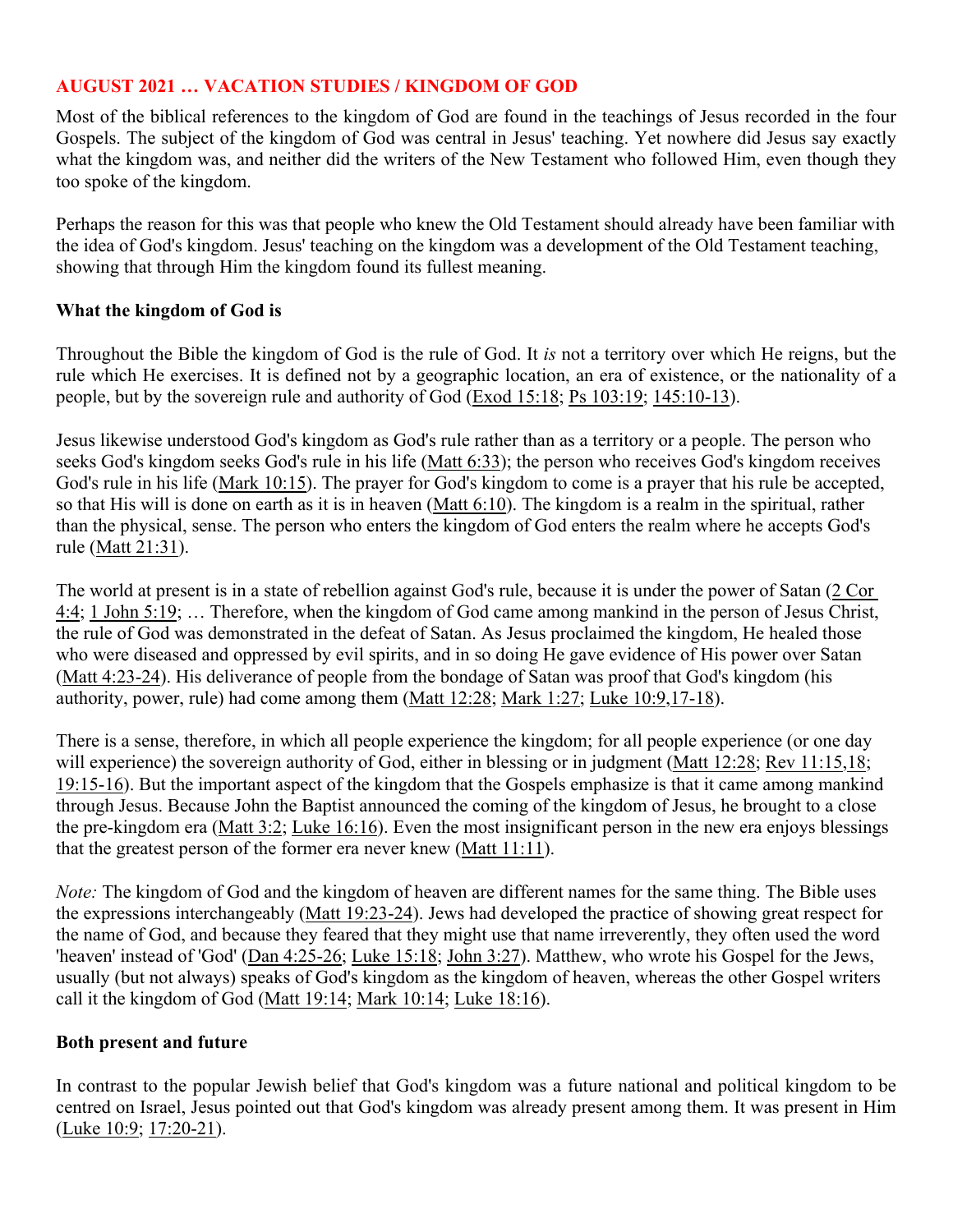When people willingly humbled themselves and submitted to the rule of Christ, they immediately entered Christ's kingdom. And by entering the kingdom they received forgiveness of sins and eternal life [\(Matt 21:31](http://www.crossbooks.com/verse.asp?ref=Mt+21%3A31); [Mark 10:14-15](http://www.crossbooks.com/verse.asp?ref=Mk+10%3A14-15); [John 3:3\)](http://www.crossbooks.com/verse.asp?ref=Jn+3%3A3). Not only those of Jesus' time, but people of any era, when they believe in Him, immediately enter His kingdom and receive the kingdom's blessings [\(Rom 14:17](http://www.crossbooks.com/verse.asp?ref=Ro+14%3A17); [Col 1:13](http://www.crossbooks.com/verse.asp?ref=Col+1%3A13)).

Yet Jesus spoke also of the kingdom as something belonging to the future ([Mark 14:25](http://www.crossbooks.com/verse.asp?ref=Mk+14%3A25)), whose establishment could take place only after he had suffered and died [\(Luke 18:31-33](http://www.crossbooks.com/verse.asp?ref=Lk+18%3A31-33); [22:15-16;](http://www.crossbooks.com/verse.asp?ref=Lk+22%3A15-16) [24:26;](http://www.crossbooks.com/verse.asp?ref=Lk+24%3A26) [Rev 5:6-12;](http://www.crossbooks.com/verse.asp?ref=Rev+5%3A6-12) [11:15](http://www.crossbooks.com/verse.asp?ref=Rev+11%3A15)). Even for those who were already believers, Jesus spoke of his kingdom as something yet future, which they would enter at His return ([Matt 7:21-23;](http://www.crossbooks.com/verse.asp?ref=Mt+7%3A21-23) [13:41-43;](http://www.crossbooks.com/verse.asp?ref=Mt+13%3A41-43) [25:31-34](http://www.crossbooks.com/verse.asp?ref=Mt+25%3A31-34)). For this reason Christians, who are already in the kingdom, also look forward to the day when they will inherit the kingdom ([1 Cor 15:50;](http://www.crossbooks.com/verse.asp?ref=1Co+15%3A50) [2 Peter 1:11](http://www.crossbooks.com/verse.asp?ref=2Pe+1%3A11)).

A person may well ask how the kingdom of God can be something that is present here and now, yet be something that awaits the future. The answer lies in our understanding of the kingdom of God as the sovereign rule of God. Believers enter the kingdom as soon as they believe, but they will experience the full blessings of the kingdom only when Christ returns to punish evil and reign in righteousness [\(1 Cor 15:24-26;](http://www.crossbooks.com/verse.asp?ref=1Co+15%3A24-26) …

To 'enter the kingdom of God' is to 'have eternal life' or to 'be saved'. The Bible uses these expressions interchangeably ([Matt 19:16,](http://www.crossbooks.com/verse.asp?ref=Mt+19%3A16)[23-25\)](http://www.crossbooks.com/verse.asp?ref=Mt+19%3A23-25). Just as the believer experiences the kingdom of God now and will do so more fully in the future, so he has eternal life now but will experience it in its fulness when Christ returns ([John](http://www.crossbooks.com/verse.asp?ref=Jn+5%3A24)  [5:24](http://www.crossbooks.com/verse.asp?ref=Jn+5%3A24)[,29](http://www.crossbooks.com/verse.asp?ref=Jn+5%3A29)). Likewise he has salvation now, but he will experience the fulness of his salvation at the return of Christ [\(Eph 2:8;](http://www.crossbooks.com/verse.asp?ref=Eph+2%3A8) [Heb 9:28\)](http://www.crossbooks.com/verse.asp?ref=Heb+9%3A28). Eternal life is the life of the kingdom of God, the life of the age to come; but because the kingdom of God has come among mankind now, people have eternal life now ([Matt 25:34](http://www.crossbooks.com/verse.asp?ref=Mt+25%3A34)[,46](http://www.crossbooks.com/verse.asp?ref=Mt+25%3A46); [John](http://www.crossbooks.com/verse.asp?ref=Jn+3%3A3)  [3:3](http://www.crossbooks.com/verse.asp?ref=Jn+3%3A3)[,5](http://www.crossbooks.com/verse.asp?ref=Jn+3%3A5)[,15](http://www.crossbooks.com/verse.asp?ref=Jn+3%3A15); [5:24](http://www.crossbooks.com/verse.asp?ref=Jn+5%3A24)).

## **The mystery of the kingdom**

The truth that the teaching of Jesus makes clear is not simply that God's kingdom is present in the world now, but that people can enter that kingdom now, even though the world is still under the power of Satan. This is a truth that people did not understand till Jesus explained it. He referred to this present aspect of the kingdom as a mystery, or secret ([Mark 4:11\)](http://www.crossbooks.com/verse.asp?ref=Mk+4%3A11). By using the word 'mystery', Jesus did not mean that he was telling people something to confuse them. He meant rather that he was telling them something that previously God had kept secret but was now making known. (Similar uses of 'mystery' occur elsewhere in the New Testament; cf. [Rom](http://www.crossbooks.com/verse.asp?ref=Ro+16%3A25-26)  [16:25-26](http://www.crossbooks.com/verse.asp?ref=Ro+16%3A25-26); [Eph 1:9-10](http://www.crossbooks.com/verse.asp?ref=Eph+1%3A9-10); [Col 1:26](http://www.crossbooks.com/verse.asp?ref=Col+1%3A26); …)

In Old Testament times people expected God's kingdom to come in one mighty act, when God would destroy all earthly kingdoms and establish his rule throughout the world ([Dan 2:44-45](http://www.crossbooks.com/verse.asp?ref=Da+2%3A44-45); [Zech 14:9;](http://www.crossbooks.com/verse.asp?ref=Zec+14%3A9) …). It seems that, to some extent, John the Baptist also had this idea of the kingdom of God. That may have been why he became worried when Jesus did not immediately set up a world-conquering kingdom ([Matt 3:11-12;](http://www.crossbooks.com/verse.asp?ref=Mt+3%3A11-12) [11:2-3](http://www.crossbooks.com/verse.asp?ref=Mt+11%3A2-3); cf. [Luke](http://www.crossbooks.com/verse.asp?ref=Lk+24%3A21)  [24:21](http://www.crossbooks.com/verse.asp?ref=Lk+24%3A21); [Acts 1:6\)](http://www.crossbooks.com/verse.asp?ref=Ac+1%3A6).

To reassure John, Jesus pointed out that the miracles of healing he performed were in keeping with the Old Testament prophecies concerning the Messiah's mission. His kingdom had begun ([Matt 11:4-6](http://www.crossbooks.com/verse.asp?ref=Mt+11%3A4-6); …; [MIRACLES](http://www.crossbooks.com/book.asp?pub=0&book=2077&sec=00004174)). That kingdom was not yet established in the world-conquering sense that John and others expected, but it had begun to do its work by delivering people from the power of Satan and offering them new life in Jesus Christ ([Luke 17:20-21\)](http://www.crossbooks.com/verse.asp?ref=Lk+17%3A20-21).

God's kingdom is present now, though not in the form it will have after the great events at the climax of the world's history. It is hidden rather than open. It is entered voluntarily, not forced upon mankind with irresistible power. This is the mystery of the kingdom, the previously unknown purpose of God that Jesus revealed.

### **Parables of the kingdom**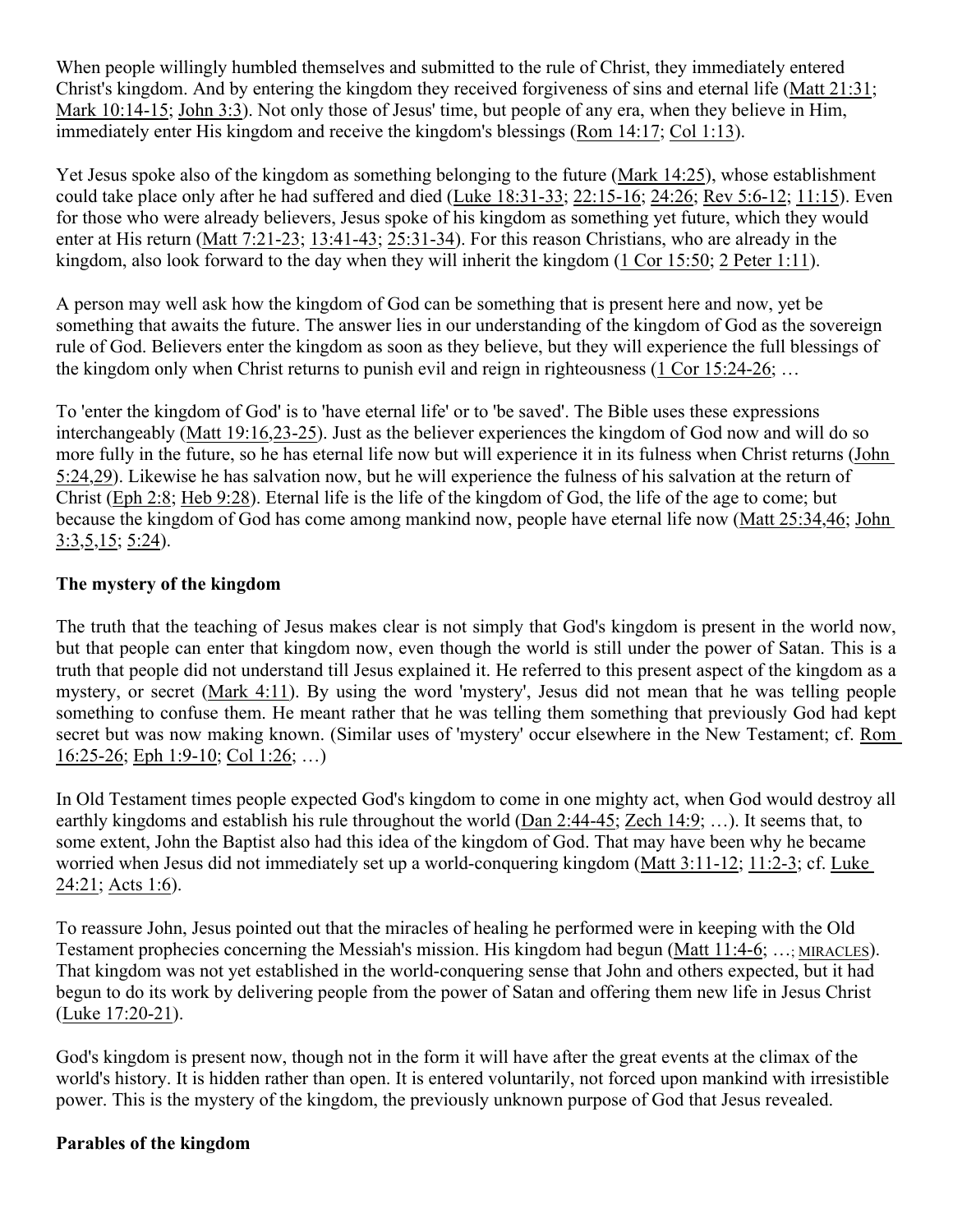Jesus emphasized this mystery of the kingdom in the parables recorded in [Matthew 13](http://www.crossbooks.com/verse.asp?ref=Mt+13) ([Matt 13:11;](http://www.crossbooks.com/verse.asp?ref=Mt+13%3A11) see [PARABLE](http://www.crossbooks.com/book.asp?pub=0&book=2077&sec=00004573)). The parable of the seed and the soils shows that because people are free to accept or reject the message of the kingdom, most reject it. But those who accept it experience great spiritual growth in their lives ([Matt 13:18-23](http://www.crossbooks.com/verse.asp?ref=Mt+13%3A18-23); cf. [23:13](http://www.crossbooks.com/verse.asp?ref=Mt+23%3A13)). The parable of the wheat and the weeds teaches that in the present world those who are in God's kingdom live alongside those who are not; but in the day of judgment, when God's kingdom will be established openly, believers will be saved and the rest punished ([Matt 13:24-30](http://www.crossbooks.com/verse.asp?ref=Mt+13%3A24-30)[,34-43](http://www.crossbooks.com/verse.asp?ref=Mt+13%3A34-43)).

The parables of the mustard seed and the yeast illustrate that although the kingdom may appear to have insignificant beginnings, it will one day have worldwide power and authority ([Matt 13:31-33](http://www.crossbooks.com/verse.asp?ref=Mt+13%3A31-33)). The parables of the hidden treasure and the valuable pearl illustrate that when a person is convinced of the priceless and lasting value of the kingdom of God, he will make any sacrifice to enter it ([Matt 13:44-46\)](http://www.crossbooks.com/verse.asp?ref=Mt+13%3A44-46). Nevertheless, there are both the true and the false among those who claim to be in God's kingdom. The parable of the fishing net shows that these will be separated in God's decisive judgment at the close of the age ([Matt 13:47-50\)](http://www.crossbooks.com/verse.asp?ref=Mt+13%3A47-50).

## **Practical demands of the kingdom**

Although a person may desire the kingdom of God above all else [\(Matt 6:33;](http://www.crossbooks.com/verse.asp?ref=Mt+6%3A33) [13:44-46\)](http://www.crossbooks.com/verse.asp?ref=Mt+13%3A44-46), no person can buy his way into it. The right of entry into that kingdom is the gift of God and, as with God's other gifts, people must accept it humbly by faith [\(Mark 10:15;](http://www.crossbooks.com/verse.asp?ref=Mk+10%3A15) [Luke 12:32](http://www.crossbooks.com/verse.asp?ref=Lk+12%3A32)). The work of God produces eternal life within a person and introduces him into the kingdom of God. It is a work that no person can do, no matter how hard he tries; yet God does it for any person who trusts in Him ([Mark 4:26-29](http://www.crossbooks.com/verse.asp?ref=Mk+4%3A26-29); [10:17,](http://www.crossbooks.com/verse.asp?ref=Mk+10%3A17)[23-27;](http://www.crossbooks.com/verse.asp?ref=Mk+10%3A23-27) [John 3:3](http://www.crossbooks.com/verse.asp?ref=Jn+3%3A3)[,15](http://www.crossbooks.com/verse.asp?ref=Jn+3%3A15)).

Neither a person's good deeds nor his status in life can gain him entrance into the kingdom of God. What God demands is repentance a total change that gives up all self-sufficiency for the sake of following Christ as king ([Matt 4:17;](http://www.crossbooks.com/verse.asp?ref=Mt+4%3A17) [5:20;](http://www.crossbooks.com/verse.asp?ref=Mt+5%3A20) [19:23](http://www.crossbooks.com/verse.asp?ref=Mt+19%3A23); [Luke 9:62\)](http://www.crossbooks.com/verse.asp?ref=Lk+9%3A62). It is a decision that requires the full force of a person's will ([Luke 16:16\)](http://www.crossbooks.com/verse.asp?ref=Lk+16%3A16).

All who enter God's kingdom come under His rule, where He teaches them the qualities of life that He requires of them. Yet they look upon His commands not as laws that they are forced to obey, but as expressions of His will that they find true happiness in doing [\(Matt 5:3](http://www.crossbooks.com/verse.asp?ref=Mt+5%3A3)[,10](http://www.crossbooks.com/verse.asp?ref=Mt+5%3A10); [1 John 5:3-4\)](http://www.crossbooks.com/verse.asp?ref=1Jn+5%3A3-4). They learn that the principles that operate in the kingdom of God are different from those that operate in the kingdoms of the world ([Matt 20:20-28](http://www.crossbooks.com/verse.asp?ref=Mt+20%3A20-28); [John](http://www.crossbooks.com/verse.asp?ref=Jn+18%3A36)  [18:36](http://www.crossbooks.com/verse.asp?ref=Jn+18%3A36)). Having come into the enjoyment of the rule of Christ themselves, they then spread the good news of His kingdom throughout the world ([Matt 10:7;](http://www.crossbooks.com/verse.asp?ref=Mt+10%3A7) [24:14;](http://www.crossbooks.com/verse.asp?ref=Mt+24%3A14) [Acts 8:12](http://www.crossbooks.com/verse.asp?ref=Ac+8%3A12); [19:8;](http://www.crossbooks.com/verse.asp?ref=Ac+19%3A8) [28:23,](http://www.crossbooks.com/verse.asp?ref=Ac+28%3A23)[31\)](http://www.crossbooks.com/verse.asp?ref=Ac+28%3A31).

Those who serve the kingdom of God may bring persecution and suffering upon themselves ([Matt 10:7,](http://www.crossbooks.com/verse.asp?ref=Mt+10%3A7)[16-22;](http://www.crossbooks.com/verse.asp?ref=Mt+10%3A16-22) [Acts 14:22](http://www.crossbooks.com/verse.asp?ref=Ac+14%3A22); [2 Thess 1:5\)](http://www.crossbooks.com/verse.asp?ref=2Th+1%3A5). God, however, will preserve them through their troubles and bring them into the full enjoyment of his kingdom in the day of its final triumph ([Luke 18:29-30;](http://www.crossbooks.com/verse.asp?ref=Lk+18%3A29-30) [2 Tim 4:18;](http://www.crossbooks.com/verse.asp?ref=2Ti+4%3A18) [2 Peter 1:11\)](http://www.crossbooks.com/verse.asp?ref=2Pe+1%3A11).

### **The kingdom and the church**

God's purpose was that when the Messiah came, the people of Israel would be the first to hear the good news of the kingdom. Upon accepting the Messiah, they would enter God's kingdom and then spread the good news to all nations ([Isa 49:5-6](http://www.crossbooks.com/verse.asp?ref=Isa+49%3A5-6); [Matt 10:6-7;](http://www.crossbooks.com/verse.asp?ref=Mt+10%3A6-7) [15:24](http://www.crossbooks.com/verse.asp?ref=Mt+15%3A24)). But when Israel on the whole rejected the Messiah, God sent the message to the nations direct. Gentiles who believed entered the kingdom, but Jews for whom the kingdom had been prepared were excluded [\(Matt 8:10-12](http://www.crossbooks.com/verse.asp?ref=Mt+8%3A10-12); [20:1-16;](http://www.crossbooks.com/verse.asp?ref=Mt+20%3A1-16) [21:33-43;](http://www.crossbooks.com/verse.asp?ref=Mt+21%3A33-43) [Acts 13:46-47](http://www.crossbooks.com/verse.asp?ref=Ac+13%3A46-47); [28:23-31\)](http://www.crossbooks.com/verse.asp?ref=Ac+28%3A23-31).

The reason many of the Jews rejected Jesus was that He did not bring them the type of kingdom they were looking for. They wanted a Messiah who would be a political deliverer, and they wanted a kingdom that would bring material prosperity. Jesus was opposed to both ideas ([John 6:15;](http://www.crossbooks.com/verse.asp?ref=Jn+6%3A15) [18:36](http://www.crossbooks.com/verse.asp?ref=Jn+18%3A36)). Even the apostles did not fully understand the nature of the Messiah and the kingdom, but they did not, as others, reject Jesus. They knew that he was indeed the Messiah of God who brought to mankind the kingdom of God and eternal life ([Matt 16:13-](http://www.crossbooks.com/verse.asp?ref=Mt+16%3A13-16) [16](http://www.crossbooks.com/verse.asp?ref=Mt+16%3A13-16); [John 6:66-69](http://www.crossbooks.com/verse.asp?ref=Jn+6%3A66-69)).